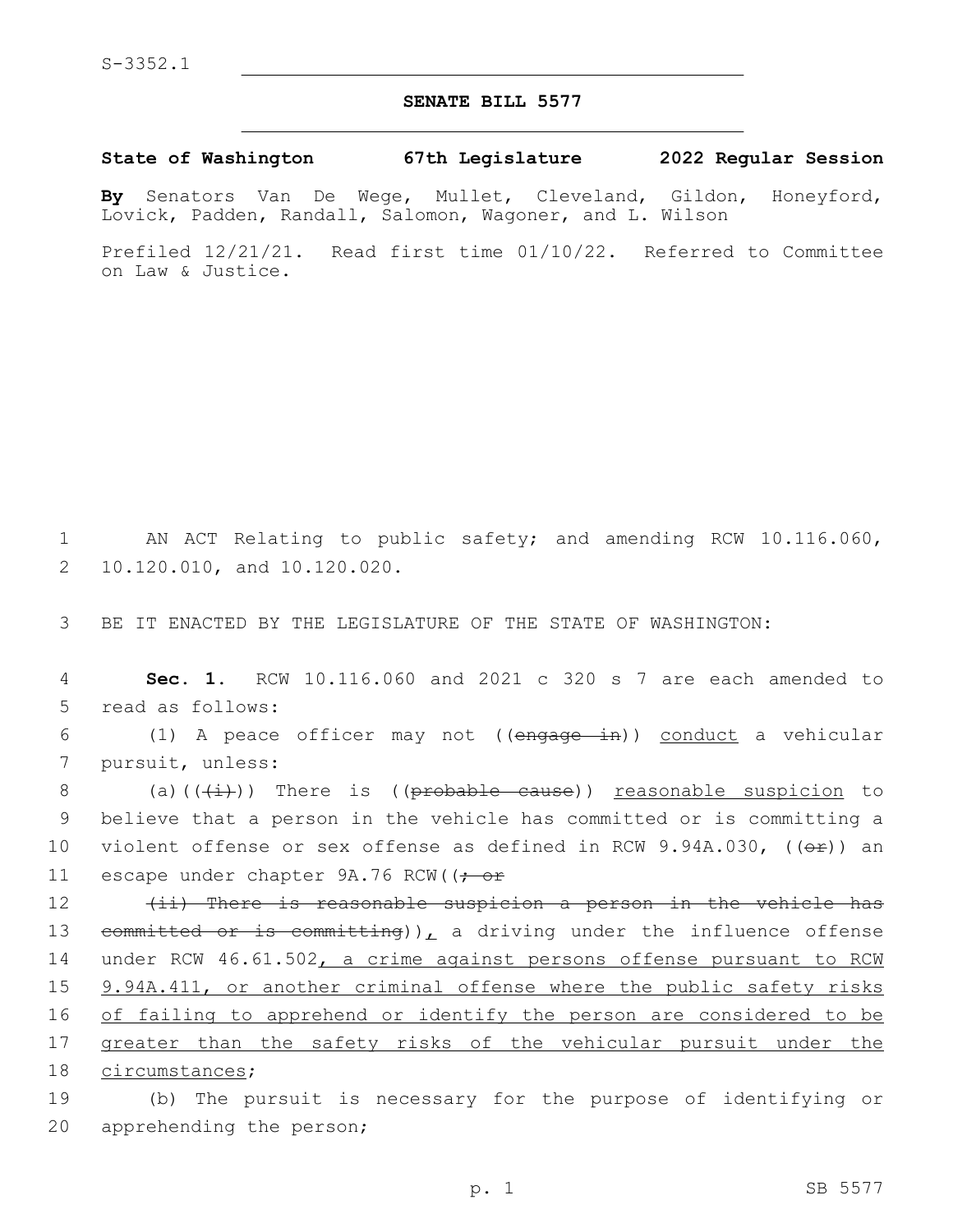(c) The person poses ((an imminent threat to the)) a public 2 safety ((of others)) risk and the safety risks of failing to apprehend or identify the person are considered to be greater than 4 the safety risks of the vehicular pursuit under the circumstances; 5 and

6 (d)( $(\frac{1}{1})$  Except as provided in (d)(ii) of this subsection, the)) 7 The officer ((has received)) receives authorization to ((engage in)) continue the pursuit from a supervising officer and there is supervisory control of the pursuit. The officer in consultation with the supervising officer must consider alternatives to the vehicular pursuit. The supervisor must consider the justification for the vehicular pursuit and other safety considerations, including but not limited to speed, weather, traffic, road conditions, and the known presence of minors in the vehicle, and the vehicular pursuit must be terminated if any of the requirements of this subsection are not 16 met $(f$ :

 (ii) For those jurisdictions with fewer than 10 commissioned  $\theta$  of ficers, if)). If a supervisor is not on duty at the time, the officer will request the on-call supervisor be notified of the pursuit according to the agency's procedures. The officer must consider alternatives to the vehicular pursuit, the justification for the vehicular pursuit, and other safety considerations, including but not limited to speed, weather, traffic, road conditions, and the known presence of minors in the vehicle. The officer must terminate the vehicular pursuit if any of the requirements of this subsection 26 are not met.

 (2) A pursuing officer shall comply with any agency procedures for designating the primary pursuit vehicle and determining the appropriate number of vehicles permitted to participate in the vehicular pursuit and comply with any agency procedures for coordinating operations with other jurisdictions, including available 32 tribal police departments when applicable.

 (3) A peace officer may not fire a weapon upon a moving vehicle unless necessary to protect against an imminent threat of serious physical harm resulting from the operator's or a passenger's use of a deadly weapon. For the purposes of this subsection, a vehicle is not considered a deadly weapon unless the operator is using the vehicle as a deadly weapon and no other reasonable means to avoid potential serious harm are immediately available to the officer.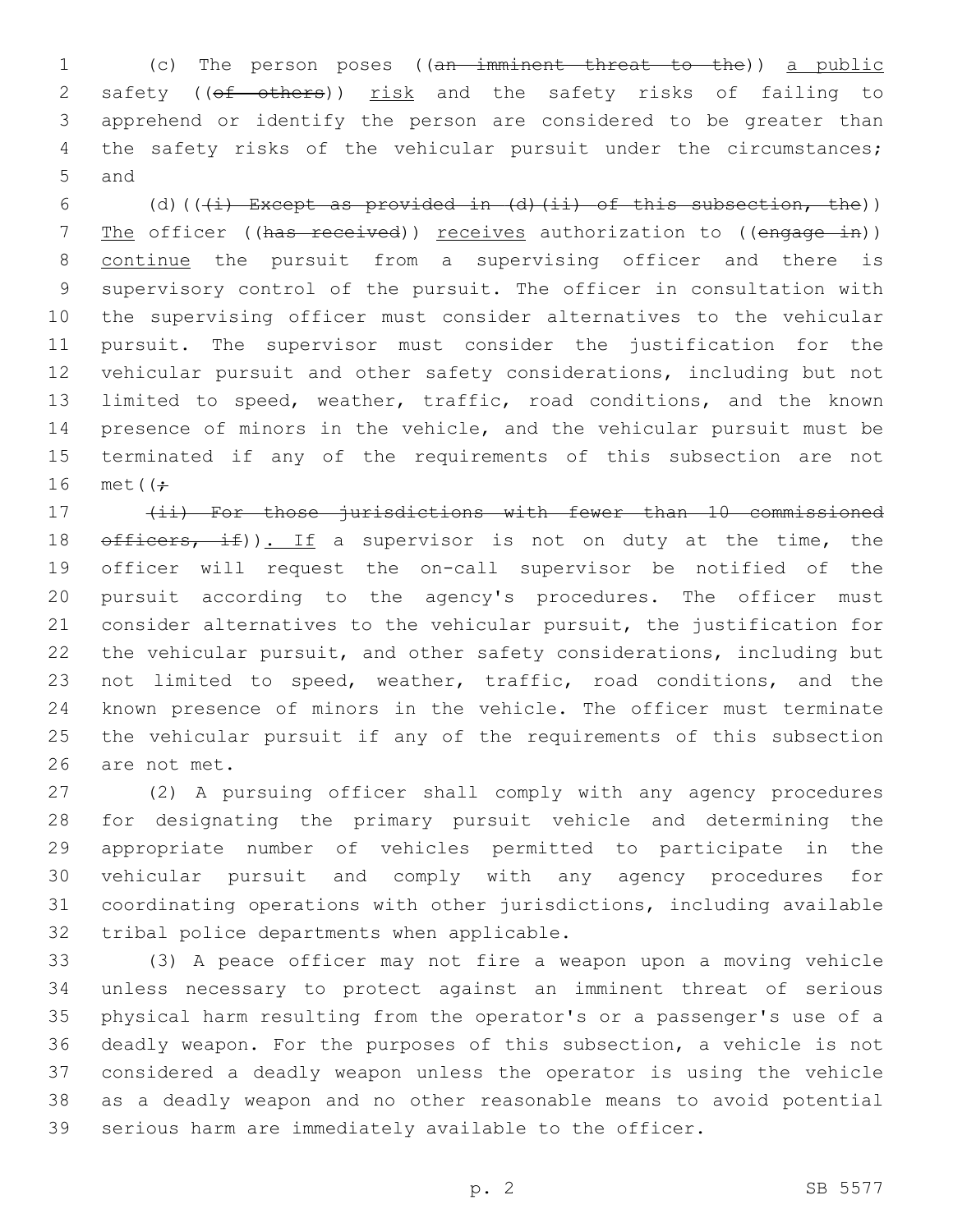(4) For purposes of this section, "vehicular pursuit" means an attempt by a uniformed peace officer in a vehicle equipped with emergency lights and a siren to stop a moving vehicle where the operator of the moving vehicle appears to be aware that the officer is signaling the operator to stop the vehicle and the operator of the moving vehicle appears to be willfully resisting or ignoring the officer's attempt to stop the vehicle by increasing vehicle speed, making evasive maneuvers, or operating the vehicle in a reckless manner that endangers the safety of the community or the officer.

 **Sec. 2.** RCW 10.120.010 and 2021 c 324 s 2 are each amended to read as follows:11

 The definitions in this section apply throughout this chapter 13 unless the context clearly requires otherwise.

14 (1) "Feasible," "appropriate," "necessary," "possible," 15 "proportional," "reasonable," "available," and "imminent" must be interpreted according to an objective standard which considers all the facts, circumstances, and information known to the officer at the time to determine whether a similarly situated reasonable officer 19 would have determined the action was feasible, appropriate, necessary, possible, proportional, reasonable, available, or imminent.

 (2) "Law enforcement agency" includes any "general authority Washington law enforcement agency" and any "limited authority Washington law enforcement agency" as those terms are defined in RCW 25 10.93.020.

 $((+2+))$   $(3)$  "Less lethal alternatives" include, but are not limited to, verbal warnings, de-escalation tactics, conducted energy weapons, devices that deploy oleoresin capsicum, batons, and beanbag 29 rounds.

 $((+3))$   $(4)$  "Necessary" means that, under the totality of the circumstances, a reasonably effective alternative to the use of force 32 does not appear to exist, and that the amount of force used was a reasonable and proportional response to effect the legal purpose intended or to protect against the threat posed to the officer or others.

 (5) "Peace officer" includes any "general authority Washington 37 peace officer," "limited authority Washington peace officer," and "specially commissioned Washington peace officer" as those terms are defined in RCW 10.93.020; however, "peace officer" does not include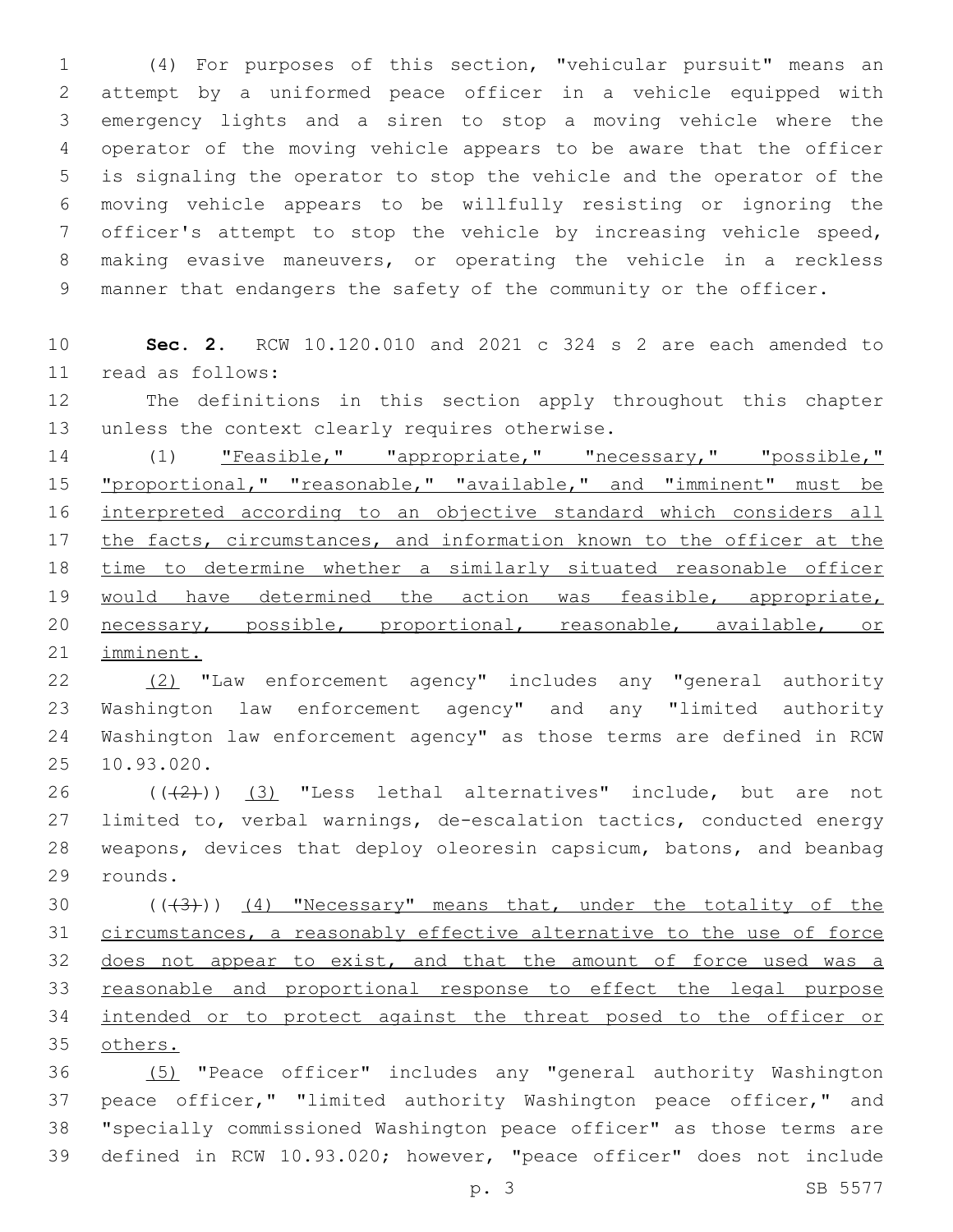1 any corrections officer or other employee of a jail, correctional, or 2 detention facility, but does include any community corrections 3 officer. 4 (6) "Physical force" means any technique or tactic used by a 5 peace officer pursuant to enforcing the criminal laws of this state 6 that is reasonably likely to cause physical injury or transient pain. 7 (7) "Totality of the circumstances" means all facts known to the 8 peace officer leading up to, and at the time of, the use of force, 9 and includes the actions of the person against whom the peace officer 10 uses such force and the actions of the peace officer. 11 **Sec. 3.** RCW 10.120.020 and 2021 c 324 s 3 are each amended to 12 read as follows: 13 (1)(a) Except as otherwise provided under this section, a peace 14 officer may use physical force against a person when necessary to: 15 (i) Protect against criminal conduct where there is probable 16 cause to make an arrest; ((effect)) 17 (ii) Effect an arrest; ((prevent an escape as defined under 18 chapter 9A.76 RCW)) 19 (iii) Prevent a person from fleeing a lawful detention by a peace 20 officer; 21 (iv) Carry out any warrant or other court order authorizing or 22 directing a peace officer to take a person into custody; 23 (v) Ensure the safety of a peace officer or others when 24 encountering a person reasonably suspected of possessing firearms or 25 other dangerous weapons, or when conducting a search or other lawful 26 activity that reasonably creates a high risk of danger to the officer 27 or another person; or ((protect)) 28 (vi) Protect against an imminent threat of bodily injury to the 29 peace officer, another person, or the person against whom force is 30 being used. 31 (b) A peace officer may use deadly force against another person 32 only when necessary to protect against an imminent threat of serious 33 physical injury or death to the officer or another person. For 34 purposes of this subsection  $(1)$  (b) ( $($ : 35 (i) "Imminent)), "imminent threat of serious physical injury or 36 death" means that, based on the totality of the circumstances, it is 37 objectively reasonable to believe that a person has the present and 38 apparent ability( $(\tau)$ ) and opportunity( $(\tau$  and intent)) to

p. 4 SB 5577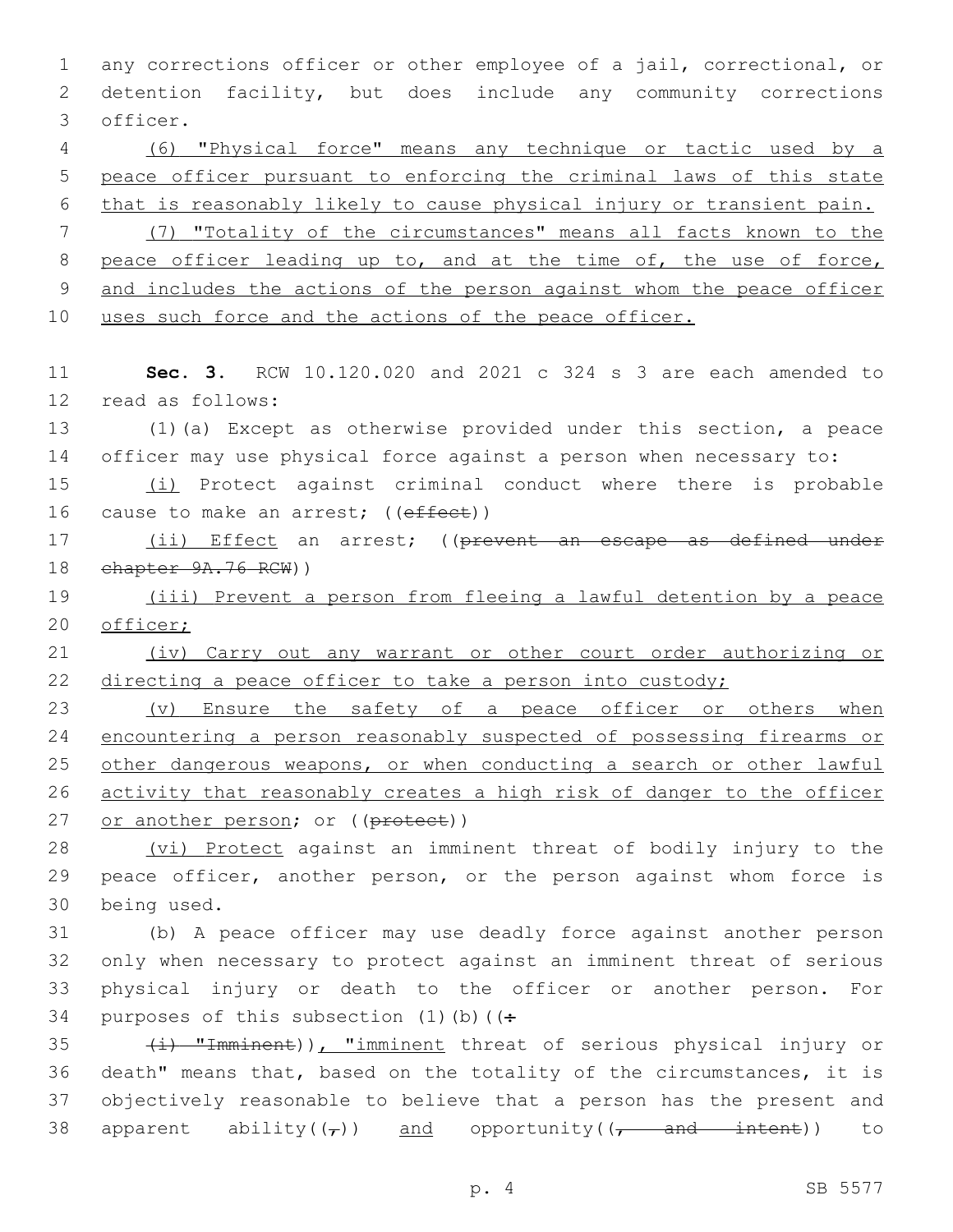((immediately)) imminently cause death or serious bodily injury to 2 the peace officer or another person.

3 (((ii) "Necessary" means that, under the totality of the circumstances, a reasonably effective alternative to the use of deadly force does not exist, and that the amount of force used was a reasonable and proportional response to the threat posed to the 7 officer and others.

8 (iii) "Totality of the circumstances" means all facts known to 9 the peace officer leading up to and at the time of the use of force, 10 and includes the actions of the person against whom the peace officer 11 uses such force, and the actions of the peace officer.))

 (2) A peace officer shall use reasonable care when determining whether to use physical force and when using any physical force against another person. To that end, a peace officer shall:

15 (a) When ((possible)) safe and feasible, ((exhaust)) employ available and appropriate de-escalation tactics prior to using any physical force, such as: Creating physical distance by employing tactical repositioning and repositioning as often as necessary to 19 maintain the benefit of time, distance, and cover; when there are multiple officers, designating one officer to communicate in order to avoid competing commands; calling for additional resources such as a crisis intervention team or mental health professional when 23 ((possible)) safe and feasible; calling for back-up officers when encountering resistance; taking as much time as necessary, without using physical force or weapons; and leaving the area if there is no threat of imminent harm and no crime has been committed, is being 27 committed, or is about to be committed;

28 (b) When using physical force, use ((the least)) a proportional amount of physical force necessary to overcome resistance under the circumstances. This includes a consideration of the characteristics and conditions of a person for the purposes of determining whether to use force against that person and, if force is necessary, determining 33 the appropriate and least amount of force ((possible)) reasonable to effect a lawful purpose. Such characteristics and conditions may include, for example, whether the person: Is visibly pregnant, or states that they are pregnant; is known to be a minor, objectively 37 appears to be a minor, or states that they are a minor; is known to be a vulnerable adult, or objectively appears to be a vulnerable adult as defined in RCW 74.34.020; displays signs of mental, behavioral, or physical impairments or disabilities; is experiencing

p. 5 SB 5577